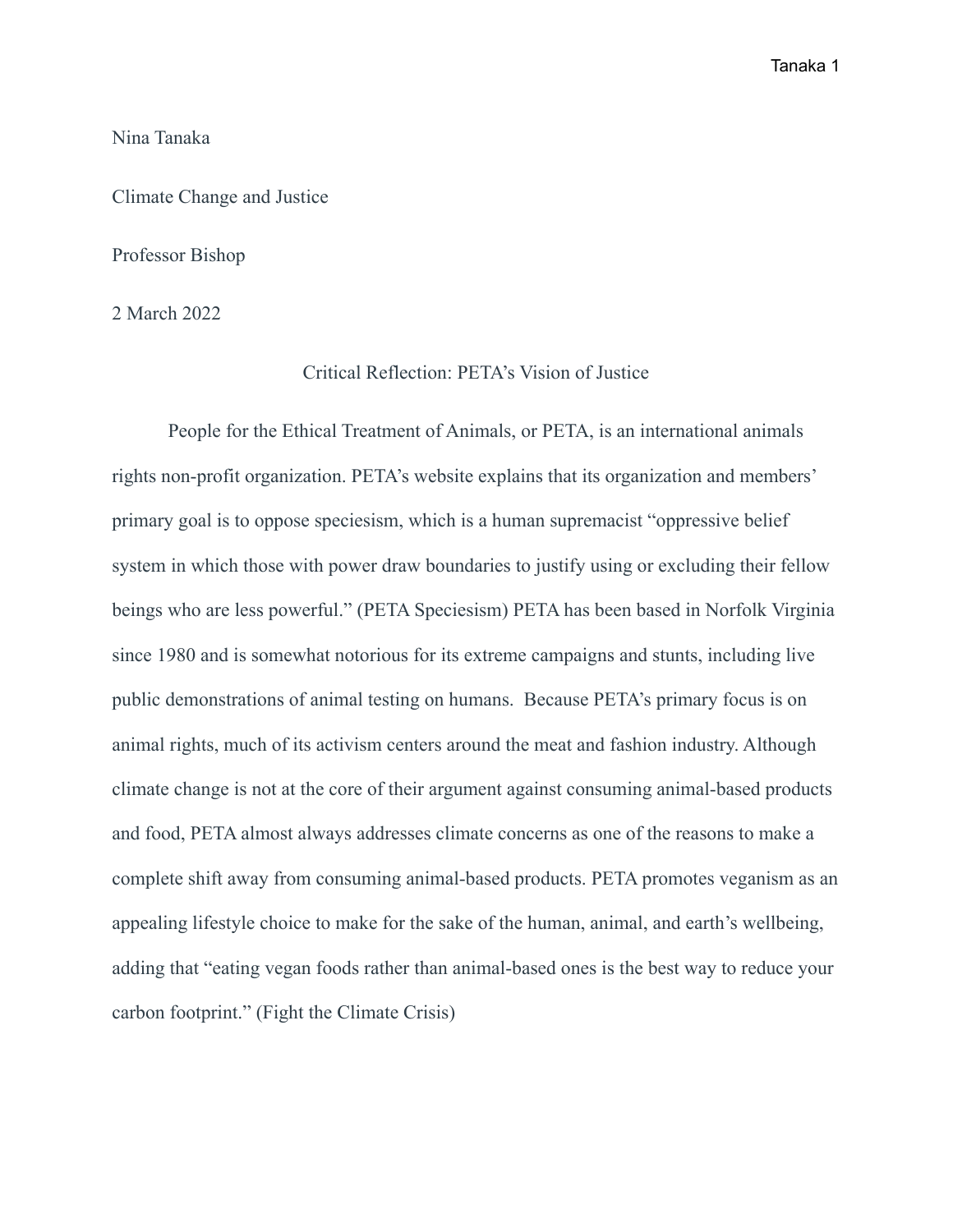PETA frames veganism as a mitigative climate strategy that will drastically reduce the amount of resource depletion and greenhouse gas emissions. Realistically, veganism is both a mitigative and adaptive strategy since any kind of mass food production, which our world relies on, still has environmental consequences including transportation pollution, deforestation for land, pesticide usage, and more. PETA's focus on a shift away from using animals as food and fashion sources is effective for mitigating climate change partly because livestock uses and pollutes water at a much larger proportion than humans, but most importantly because of the greenhouse gas emissions that animals contribute to. Methane, a gas that livestock such as cows produces, is 25 times more potent than carbon dioxide at retaining heat in the atmosphere. Although methane stays in the atmosphere for a shorter time of 9 years, compared to that of carbon dioxide at 20 to 200 years, it is over 80 times as warming as carbon dioxide is, and is thus particularly problematic now as the world scrambles to keep rising global temperatures within 1.5 degrees celsius.

Unlike typical climate change activist groups that fight climate change mainly for human beings, PETA's fight for the environment focuses on animals rights in the meat, entertainment, fashion, and other industries. As evident through their mission statement and hopes of giving animals more rights, PETA values procedural justice. PETA brings justice to animals and human beings of the present and future generations. For animals, PETA works tirelessly to end animal cruelty across many industries, and part of its efforts in mitigating climate change go into exposing the animal cruelty that occurs in livestock in general. For milk and egg farms, they reveal the cruel and inhumane ways that female cows are repeatedly artificially impregnated to constantly produce milk, and how male chickens (who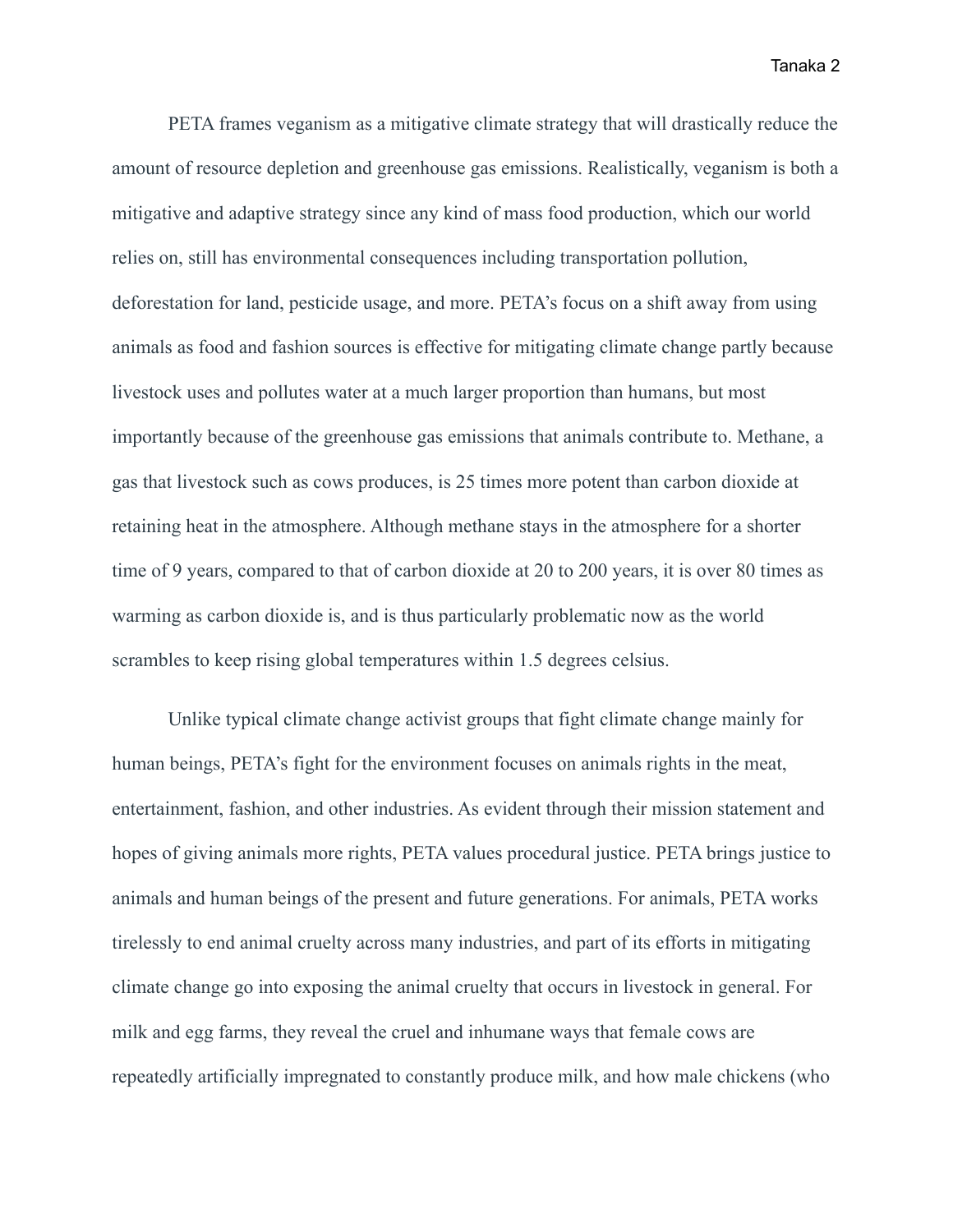do not lay eggs), are slaughtered to minimize the cost of keeping unproductive chicken alive. By exposing the profit-centered, vicious treatment of these animals, PETA discourages its audience from consuming products that necessitate cruelty. Because livestock contributes to just under 20% of all greenhouse gases that are released into the atmosphere, decreasing the number of animals used for human consumption is incredibly effective in preventing global warming. By slowly eliminating animal-consumption industries, PETA also brings justice to future generations of animals that could ideally live outside of the purpose of serving humans. PETA's push towards universal veganism benefits future generations of humans just as well as they do for animals. By reducing current animal consumption, and thus reducing current emissions that come from livestock, PETA recognizes the delayed symptoms of climate change and lowers the severity of future climate catastrophes.

PETA's strength as an organization that fights climate change is that it offers a new perspective on a reason to go vegan. When the primary concern of veganism is framed around averting a climate crisis, it becomes difficult for people to empathize with the severity of the problem. Particularly for the case of people from developed countries who live consumption-heavy lifestyles without experiencing the worst effects of climate change, going vegan does not seem like a consequential act that is worth the sacrifice of giving up meat. Despite the fact that the climate crisis is a global issue that holds dire consequences, regardless of socioeconomic status in the future, many people are simply unable to comprehend the contribution that an individual could make to such a vast problem. When PETA depicts veganism as a moral act, most humans reassess their ethical values as they recognize that the animals suffer in the same way that human beings are also capable of.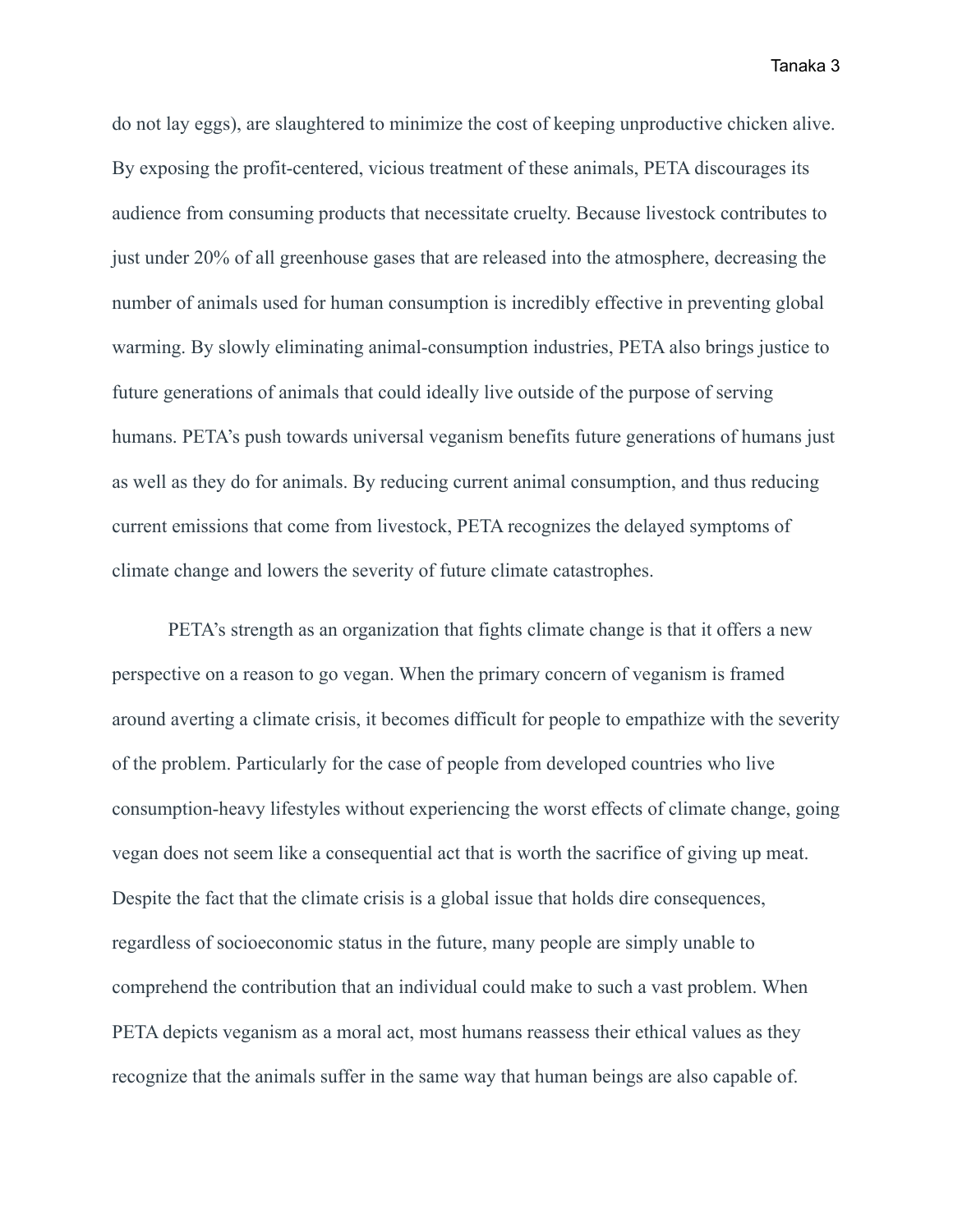Seeing and understanding the cruelty that animals undergo for the sake of human consumption creates a much more concrete and visible way to save both animals and the earth, which makes veganism more compelling.

In order to more effectively spread their message on the legitimate climate and ethical implications of veganism, PETA must become a more reliable source of information and activism. Although PETA's campaigns usually attract public attention and thus raise awareness on topics such as the meat industry and the climate consequences, the activists often cause inexcusable disruptions to others such as attacking people who disagree. Because many of their demonstrations and actions are so radical in the eyes of people who are not as passionate about animal rights, PETA has created a large population of people who automatically dismiss the organization because of the extremism that people associate with PETA. By appropriately addressing counterarguments and focusing on creating campaigns that are more readily accepted by the public, PETA could patch the divide that they created for themselves that limits their circle of influence. (Media Fact Check) Although it is incredibly difficult for activism of any kind to reach all audiences, especially when the issues have political implications, PETA must establish itself as a more trustworthy source.